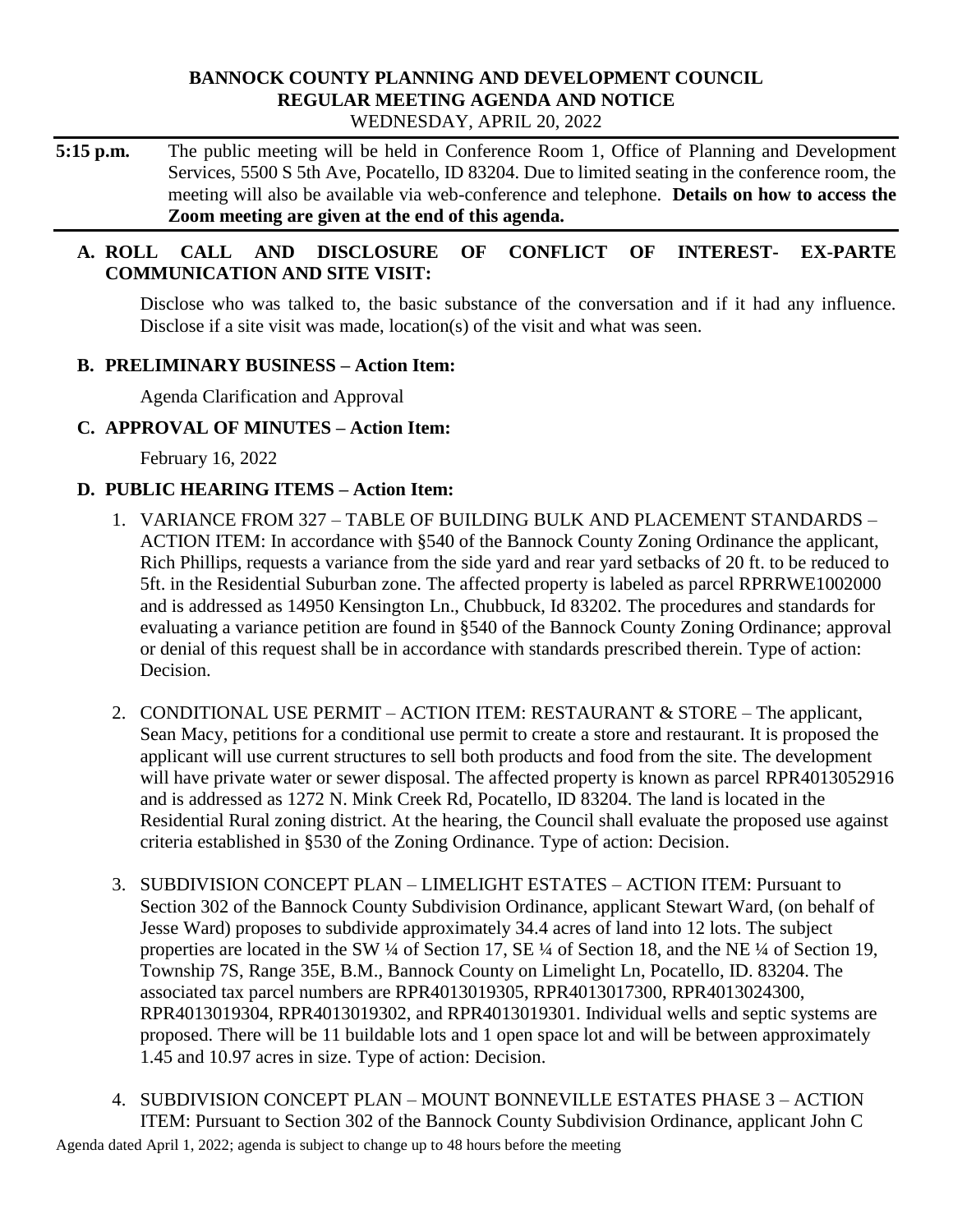McNabb, (on behalf of WH Land and Livestock) proposes to subdivide approximately 35.16 acres of land into 15 lots. The subject properties are located in the E  $\frac{1}{2}$  SE  $\frac{1}{4}$  of Section 25, Township 7S, Range 36E, B.M. and Section 30, Township 7S, Range 37 E, B.M., Bannock County on N. Bonneville Rd, Inkom, ID, 83245. The associated tax parcel numbers are RPR4015019409 and RPR4017002701. Individual wells and septic systems are proposed. There will be 15 buildable lots with open space and will be between approximately 1.17 and 12.06 acres in size. Type of action: Decision.

5. ZONING ORDINANCE MAP AMENDMENT/REZONE – ACTION ITEM: The applicant, Doug Loertscher, proposes the redesignation of approximately 78.01 acres of land from Agricultural to Residential Rural; the subject property is located in Section 2, of Township 10S, Range 36E, of the Boise Meridian and is identified as tax parcel number RPR4265000400; the parcel is currently unaddressed. At the hearing, the Council shall evaluate the proposal against criteria established in Section 520 of the Bannock County Zoning Ordinance. Type of action: Recommendation to County Commissioners.

# **E. BUSINESS ITEM(S) – Action Item:**

- 1. PRELIMINARY PLAT APPROVAL (Jose Nava, representing Tyhee Estates, LLC) EASTWOOD ESTATES: The applicant requests Preliminary Plat approval for tax parcel RPR3803051312 in accordance with procedures and standards established in the Subdivision and Zoning Ordinances. Type of action: Decision.
- 2. APPEAL OF STAFF DECISION: In accordance with §503.4 of the Zoning Ordinance, appellant, Tyler Hepworth, requests Council review of the Planning Director's decision in which a cottage dwelling shall be within 100' of the primary residence, according to §401H. ACCESSORY COTTAGE DWELLING. Type of action: Decision.

## **F. ITEMS OF INTEREST:**

Update on recommendations to Commissioners (if any) Discussion of upcoming hearing items (if required) -Refer to packet for list of items

**G. CITIZEN COMMENTS:** (Open time for general citizen comments)

# **H. WORK SESSION:**

None

The application for each item will be available to the public by request at the Office of Planning and Development Services and on the Department's website [\(https://www.bannockcounty.us/planning/\)](https://www.bannockcounty.us/planning/). Staff reports will be available to the public by request at the Office of Planning and Development Services. Written testimony of fewer than two (2) pages must be received by the PLANNING AND DEVELOPMENT SERVICES OFFICE, 5500 S. Fifth Avenue, Pocatello, Idaho 83204 no later than April 13, 2022 at 12 PM (noon). Written testimony may also be sent to **zoning@bannockcounty.us**. Any written testimony not received by the deadline must be brought to the council meeting or presented at the public hearing. All submitted testimony shall be considered public record. Discriminatory testimony shall not be permitted. Written testimony must comply with standards established in §560.7 of the Bannock County Zoning Ordinance.

BANNOCK COUNTY COMPLIES WITH REQUIREMENTS OF THE AMERICANS WITH DISABILITY ACT. IF YOU NEED SPECIAL ASSISTANCE, PLEASE CALL 208-236-7230 TO REQUEST ACCOMMODATION.

\_\_\_\_\_\_\_\_\_\_\_\_\_\_\_\_\_\_\_\_\_\_\_\_\_\_\_\_\_\_\_\_\_\_\_\_\_\_\_\_\_\_\_\_\_\_\_\_\_\_\_\_\_\_\_\_\_\_\_\_\_\_\_\_\_\_\_\_\_\_\_\_\_\_\_\_\_\_\_\_\_\_\_\_\_\_\_\_\_\_

Agenda dated April 1, 2022; agenda is subject to change up to 48 hours before the meeting